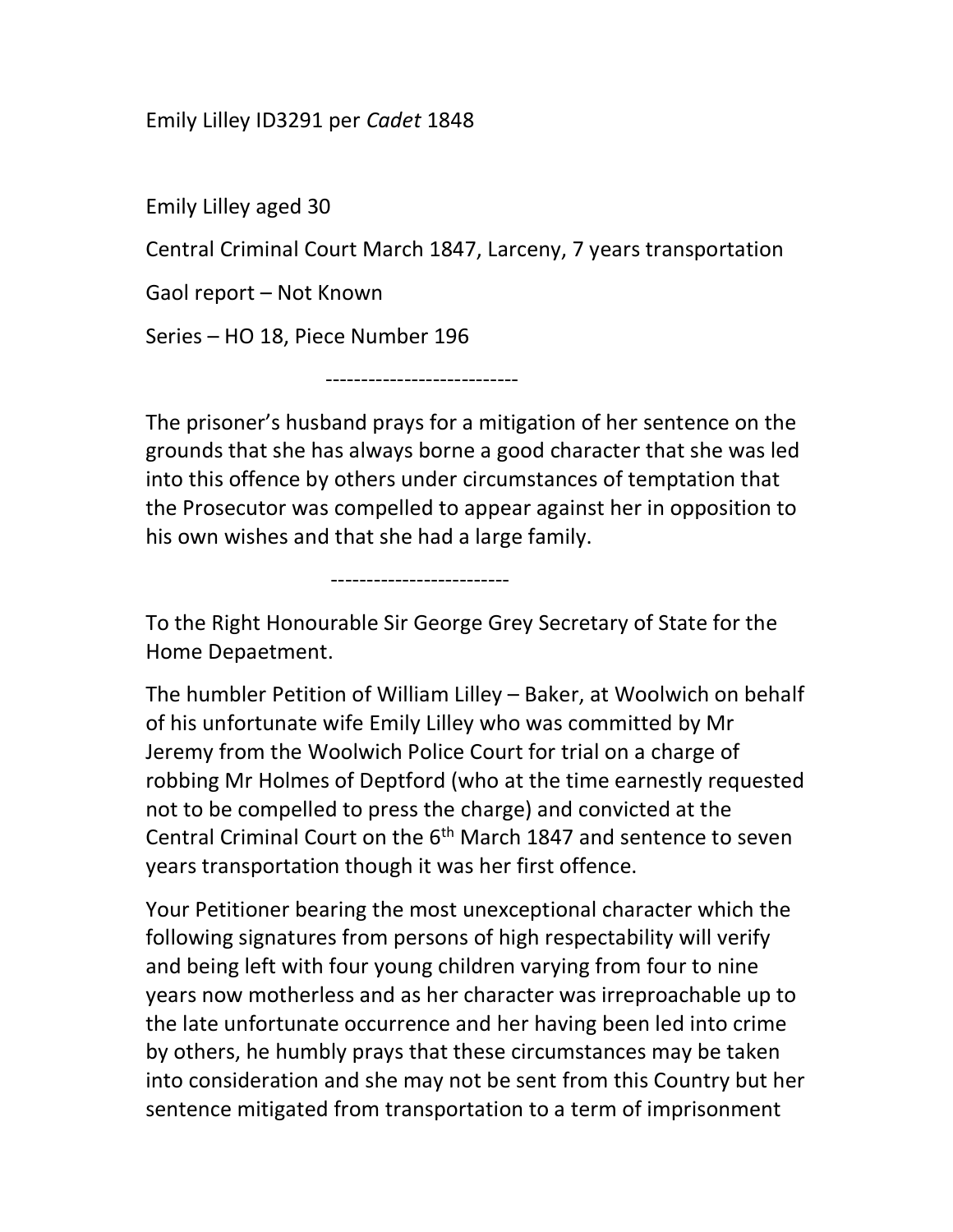at Maidstone where from the lesson she receives it would enable her to resume the protection of her young family and return to the path of honour.

Trusting this may be deemed worthy attention for which the Petitioner will be most grateful and as in duty bound will ever pray.

William Lilley.

---------------------------------------

Frederick Simpson

Charles Cullingham

And 15 further signatures.

--------------------------------

To the Right Honourable Sir George Grey Secretary of State for the Home Department

The humble Memorial of the undersigned inhabitants , Householders of Peckham in the County of Surrey

Sheweth

That your Memorialists are much grieved at the unhappy situation of EMILY LILLEY now lying in Her Majesty's Prison of Newgate under the sentence of transportation for a felony.

That your Memoralists have know the prisoner many years as the wife of a respectable Master Baker in Peckham who was three years ago reduced from unavoidable circumstance to the greatest possible distress.

That the prisoner's husband is now working as a Journeyman Baker in the employment of Mr Joy at Woolwich with whom he had been nearly two years.